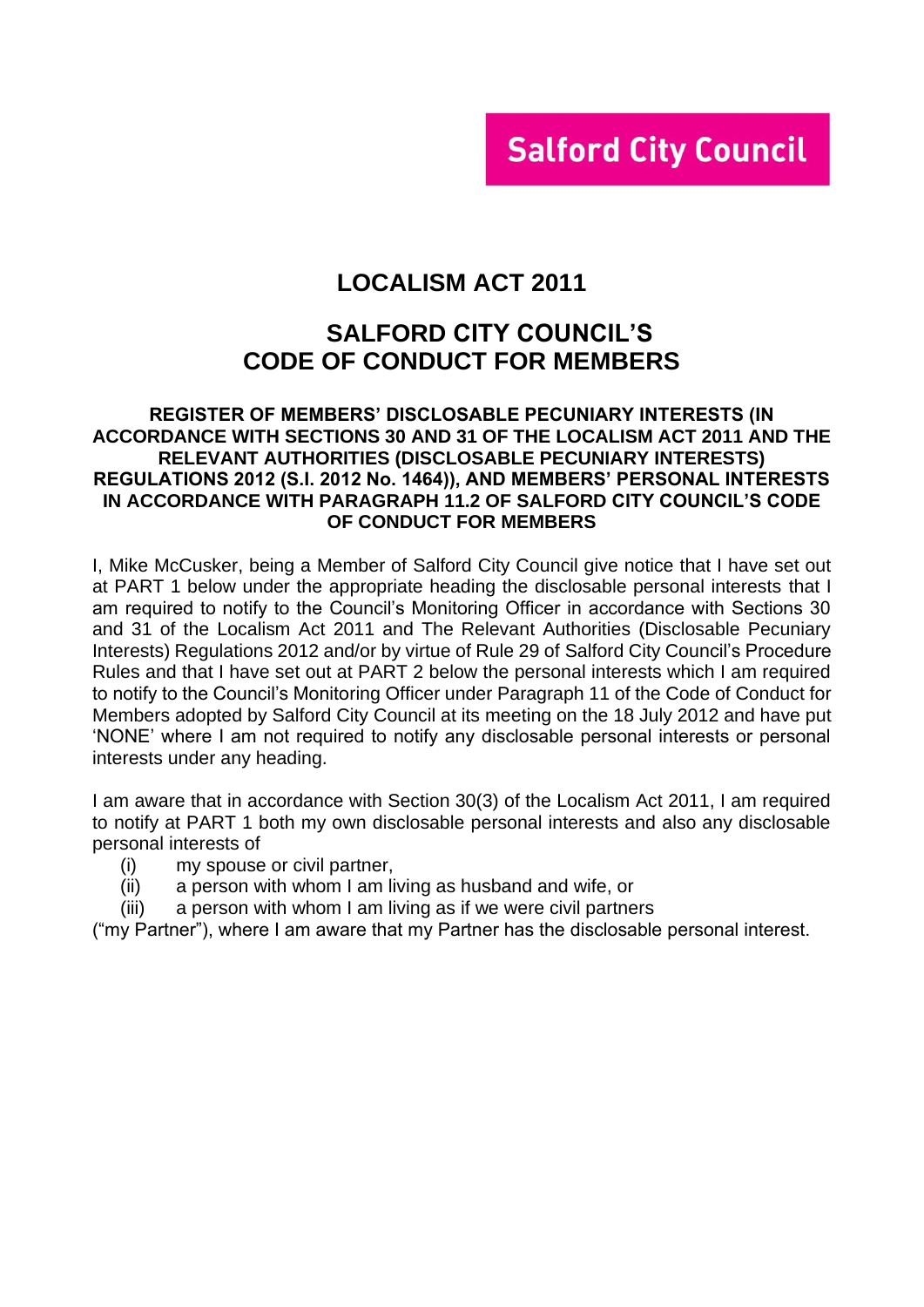# **PART 1**

## **DISCLOSABLE PECUNIARY INTERESTS**

#### **1. ANY EMPLOYMENT, OFFICE, TRADE, PROFESSION OR VOCATION CARRIED ON FOR PROFIT OR GAIN.**

| <b>Member</b> | <b>Partner</b>                                                                        |
|---------------|---------------------------------------------------------------------------------------|
| <b>None</b>   | <b>Mrs Mc Ltd</b><br><b>8 Preston Close</b><br><b>Eccles</b><br><b>Salford M300DJ</b> |

*NB: You need to include details of any employment or business in which you or your Partner are engaged. Employees should give the name of their employer. You should give the name of any company of which you or your Partner are a partner or remunerated director. Where you or your Partner hold an office, give the name of the person of the body which appointed you or your Partner (in the case of a teacher in a maintained school – the local education authority; in the case of an aided school – the school's governing body)*

#### **2. SPONSORSHIP**

#### **None**

*NB You must* declare *any payment or provision of any other financial benefit (other than from Salford City Council) made or provided to you in respect of any expenses incurred by you in carrying out your duties as a councillor, or towards your election expenses, within the period of 12 months ending with the day on which you give your notification to the Council's Monitoring Officer for the purposes of Section 30(1) of the Localism Act 2011 and/or by virtue of Rule 29 of Salford City Council's Procedure Rules. This includes any payment or financial benefit from a trade union within the meaning of the Trade Union and Labour Relations (Consolidation) Act 1992.* 

#### **3. CONTRACTS WITH THE COUNCIL**

| <b>Member</b> | Partner     |
|---------------|-------------|
| <b>None</b>   | <b>None</b> |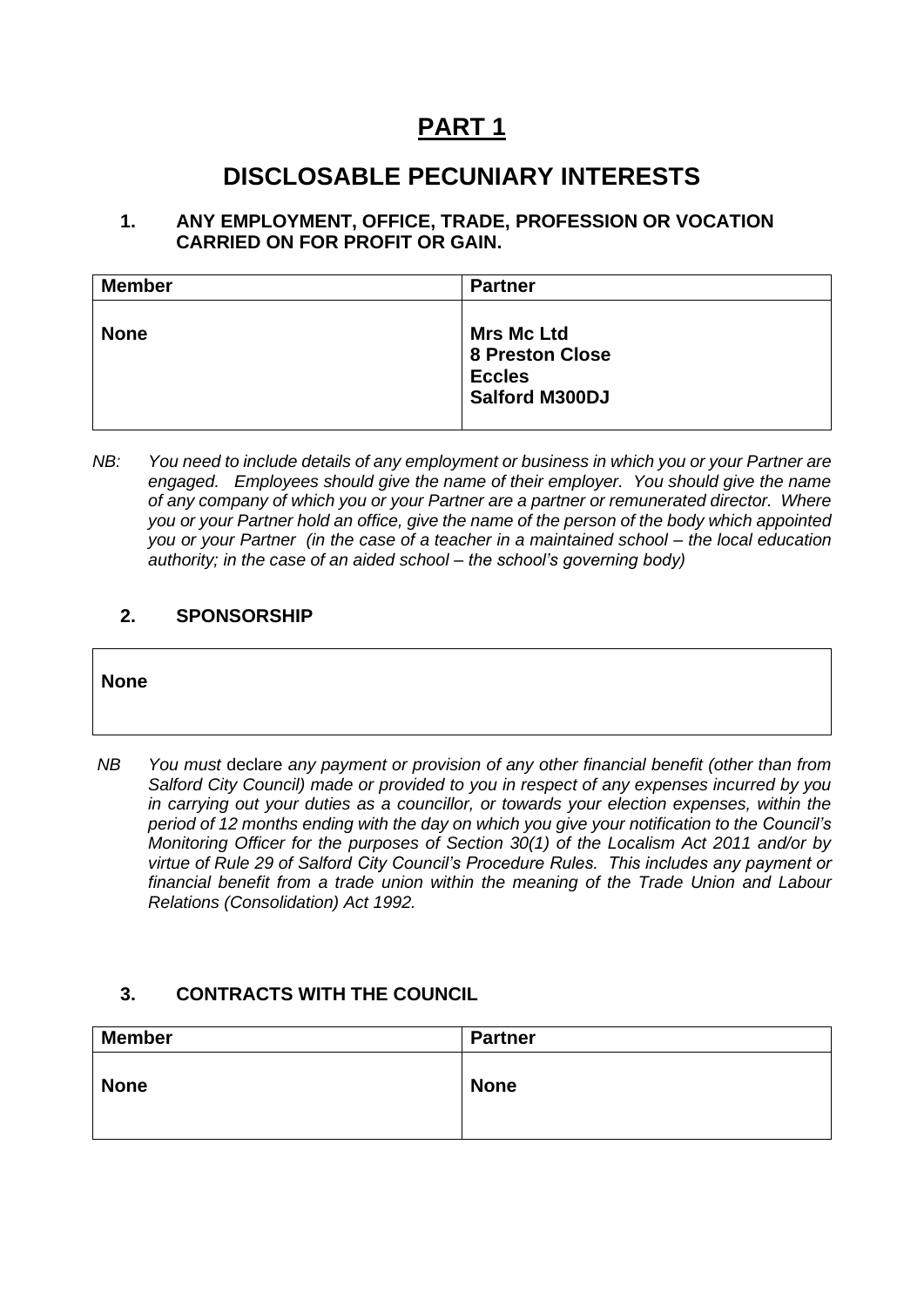- *NB You should describe all contracts of which you are aware, which are made between the Council and* 
	- *(i) either yourself or your Partner or*
	- *(ii) a body in which you or your Partner have a beneficial interest (being a firm in which you or your Partner is a partner, or a body corporate of which you or your Partner is a director, or in the securities of which you or your partner have a beneficial interest),*

*which are not fully discharged and which are contracts under which goods or services are to be provided or works are to be executed.*

*Please note that the reference to "securities" means "shares, debentures, debenture stock, loan stock, bonds, units of a collective investment scheme within the meaning of the Financial Services and Markets Act 2000 and other securities of any description, other than money deposited with a building society.*

#### **4. LAND IN THE AREA OF THE CITY COUNCIL**

| <b>Member</b>          | <b>Partner</b>         |
|------------------------|------------------------|
| <b>8 Preston Close</b> | <b>8 Preston Close</b> |
| <b>Eccles</b>          | <b>Eccles</b>          |
| <b>Salford M300DJ</b>  | <b>Salford M300DJ</b>  |

*You should include any land (including houses, buildings or parts of buildings and any interests as mortgagee) within the City's boundaries in which you or your Partner, either alone or jointly, have a proprietary interest for your or your Partner's benefit. You should give the address or brief description to identify it. If you live in Salford you should include your home under this heading either as owner, lessee or tenant. You should also include any property from which you or your Partner receive rent, or of which you or your Partner are the mortgagee.*

#### **5. LICENCES TO OCCUPY LAND**

|                            | <b>Partner</b> |  |
|----------------------------|----------------|--|
| <b>None</b><br><b>None</b> |                |  |

*NB You should include any land (including buildings or parts of buildings) within the city's boundaries which you or your Partner have a right to occupy for 28 days or longer (either alone or jointly with others). You should give the address or a brief description to identify it.*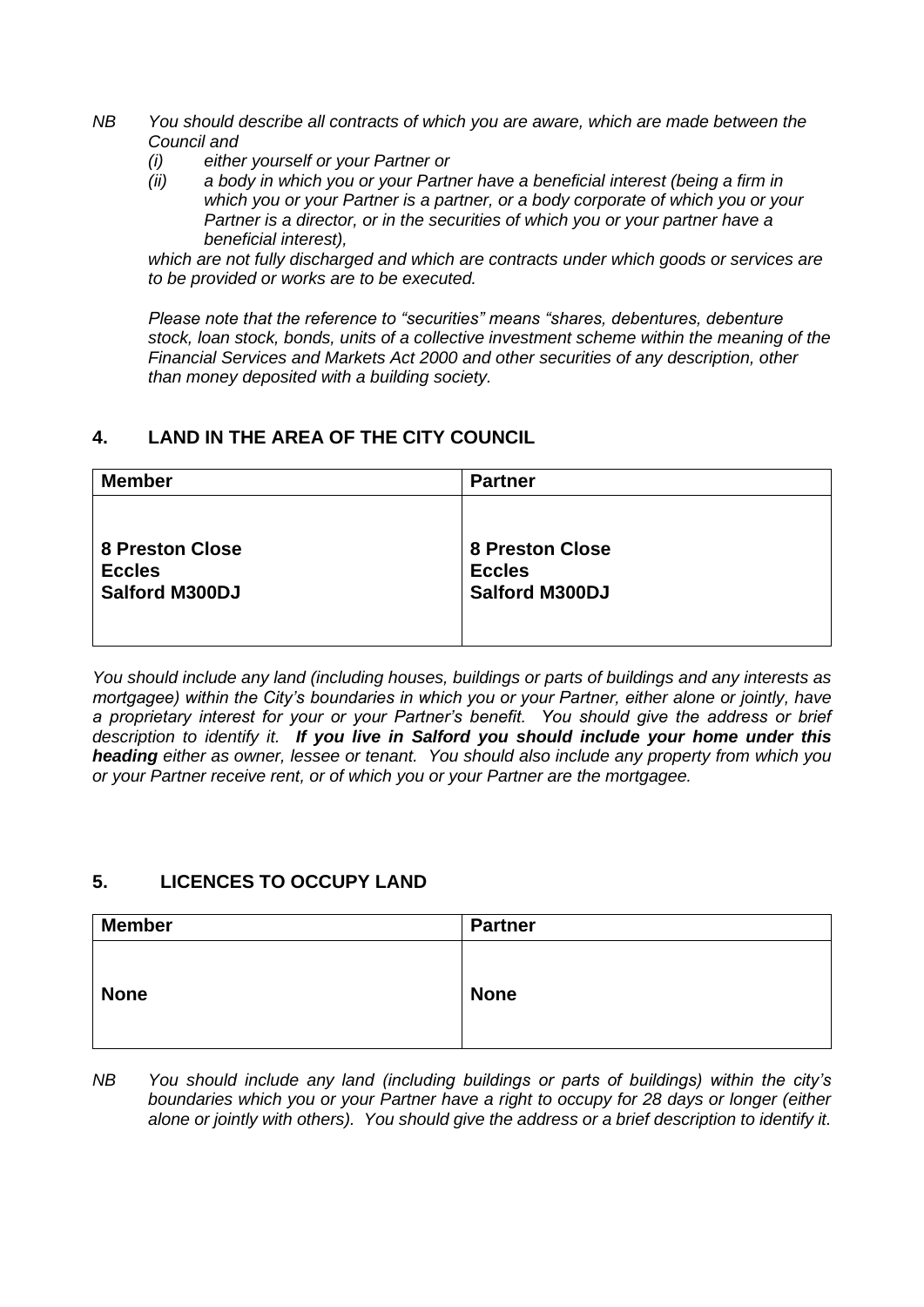#### **6. CORPORATE TENANCIES**

| <b>Member</b> | <b>Partner</b> |
|---------------|----------------|
| <b>None</b>   | <b>None</b>    |

*[NB You should list here any tenancies of properties of which you are aware, where the landlord is the City Council and the tenant is a body in which you or your Partner have a beneficial interest (being a firm in which you or your Partner is a partner, or a body corporate of which you or your Partner is a director, or in the securities of which you or your partner have a beneficial interest).* 

*Please note that the reference to "securities" means "shares, debentures, debenture stock,*  loan stock, bonds, units of a collective investment scheme within the meaning of the *Financial Services and Markets Act 2000 and other securities of any description, other than money deposited with a building society.*

#### **7. SECURITIES**

| <b>Member</b> | <b>Partner</b> |
|---------------|----------------|
| <b>None</b>   | <b>None</b>    |

- *NB You should list here any beneficial interest of you or your Partner in securities of a body where –*
	- *(a) that body (to your knowledge) has a place of business or land within the City's boundaries; and*
	- *(b) either –*
		- *(i) the total nominal value of the securities held by you or your Partner exceeds £25,000 or one hundredth of the total issued share capital of that body; or*
		- *(ii) if the share capital of that body is of more than one class, the total nominal value of the shares of any one class in which you or your Partner has a beneficial interest exceeds one hundredth of the total issued share capital of that class.*

*Please note that the reference to "securities" means "shares, debentures, debenture stock, Loan stock, bonds, units of a collective investment scheme within the meaning of the Financial Services and Markets Act 2000 and other securities of any description, other than money deposited with a building society*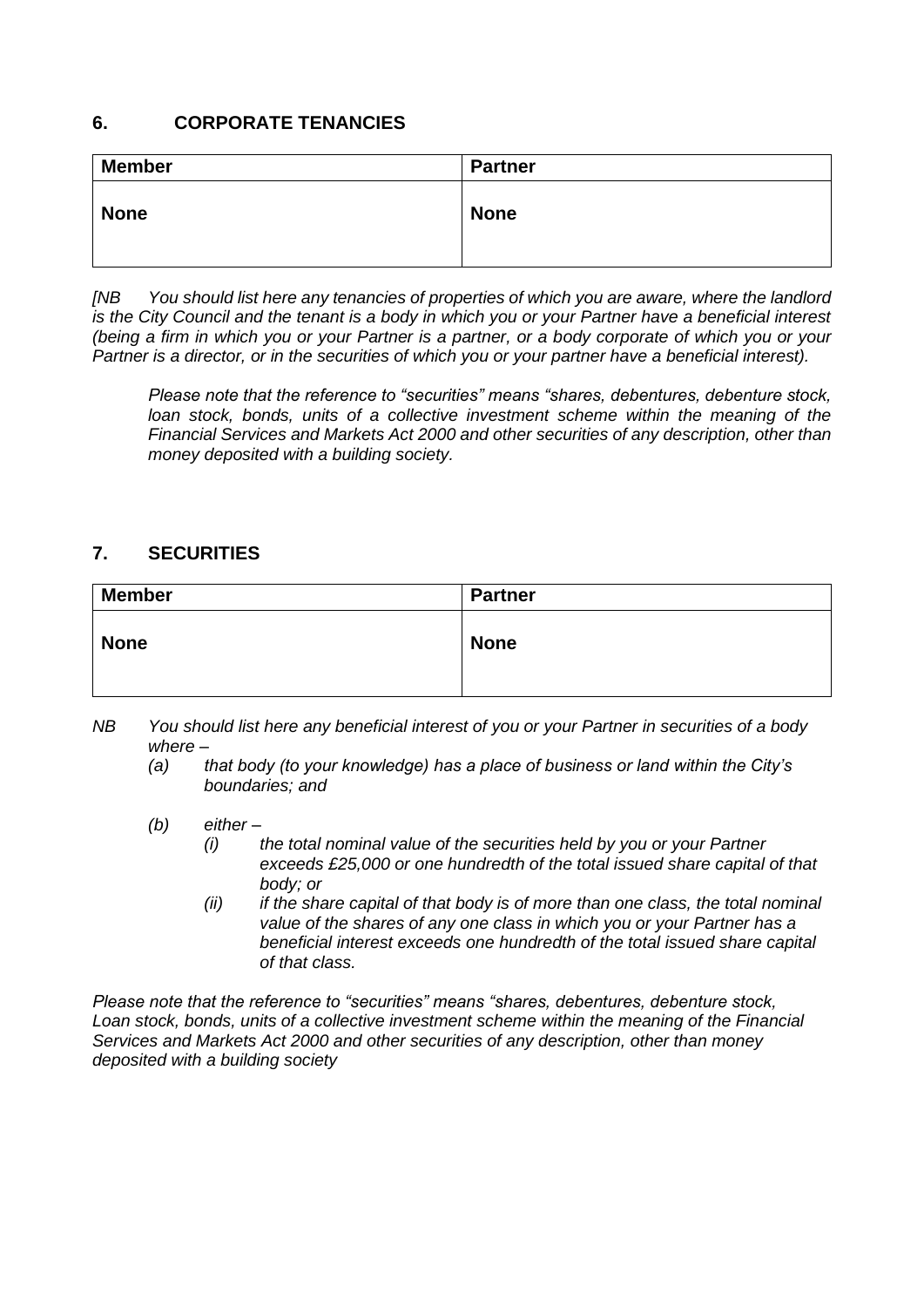# **PART 2**

# **PERSONAL INTERESTS**

#### **1. BODIES TO WHICH YOU ARE APPOINTED OR NOMINATED BY THE COUNCIL**

**Local Government Intelligence Unit Local Government Flood Forum GM Transport Committee** 

- *NB You should record here details of your position of general control or management, in any –*
	- *Body to which you have been appointed or nominated by*
	- *Salford City Council as its representative.*

#### **2. INTERESTS IN CHARITIES, SOCIETIES AND OTHER BODIES**

**Labour Party Labour Party Irish Society Manchester Irish Language Group Unite the Union Momentum The National Trust Town and Country Planning Association**

*NB You should record here details of your position of general control or management, in any –*

- *Public authority or body exercising functions of a public nature;*
- *Company, industrial and provident society, charity, or body directed to charitable purposes. (Freemasons should include here membership of the Masonic Grand Charity)*
- *Body whose principal purposes include the influence of public policy, including party associations, trade union or professional association.*

#### **3. GIFTS AND HOSPITALITY**

**None**